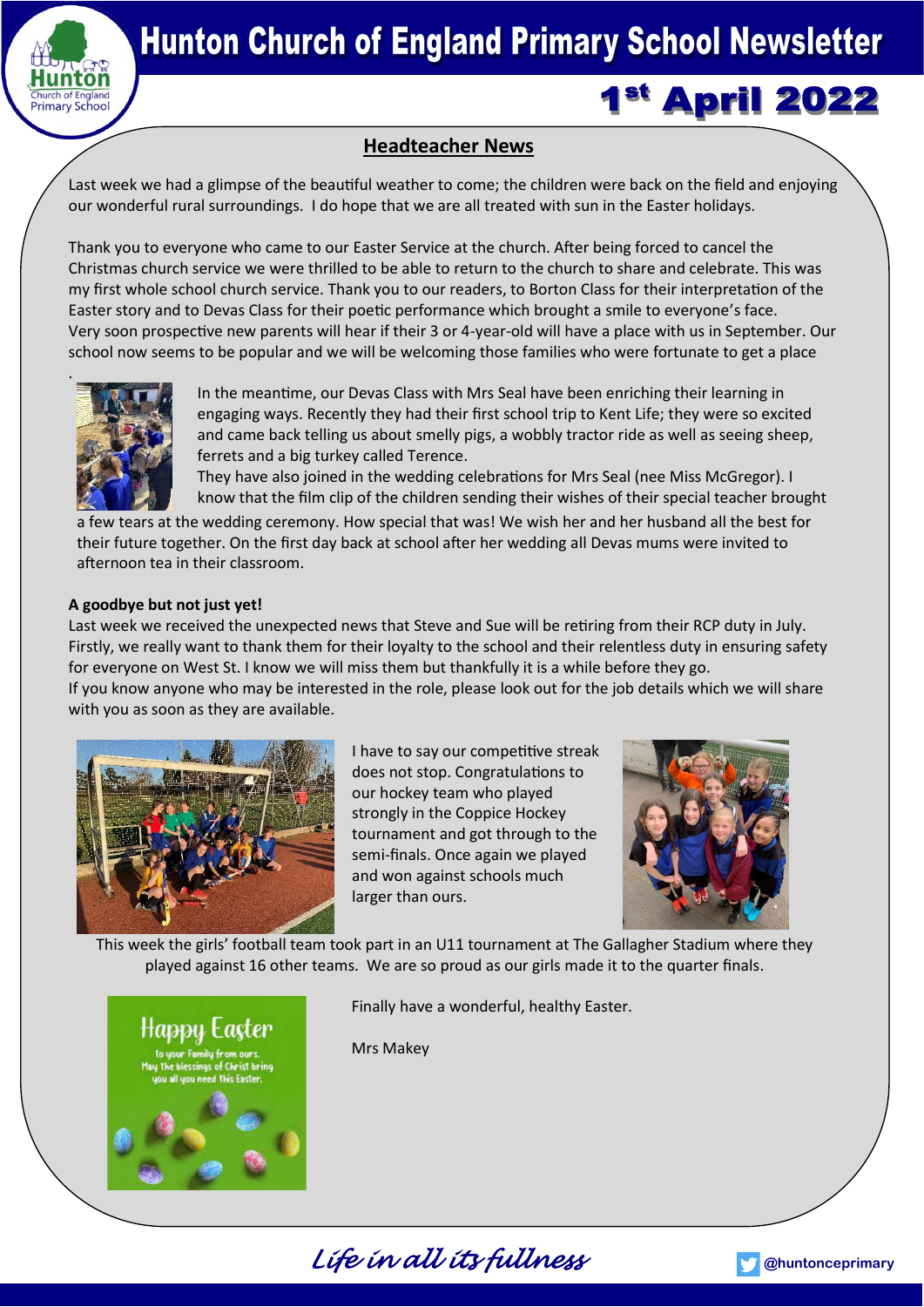

# **Hunton Church of England Primary School Newsletter**

## **Star of the Week**

Every week, each class nominates a pupil as 'star of the week' for an outstanding achievement or learning that has taken place. Their achievement will be linked to the Christian value they show. Look out for it on their certificate.

A huge well done to the children who got awarded star of the week! Congratulations for all their hard work.

|                  | $\overline{w}/e$ 18 <sup>th</sup><br>March |
|------------------|--------------------------------------------|
| Devas            | <u>iLuke</u>                               |
| <b>Bannerman</b> | Freddie                                    |
| Porteous         | Wren                                       |
| <b>Borton</b>    | Anya                                       |

## **Tree and cake sale**



Thank you to our Year 5 girls for independently organising a cookie and tree sale last Friday. Over £132 was raised which is tremendous. The initiative

.and organisational skills these girls showed were so impressive. Learning is so much more than subject knowledge.

## **Year 6 SATs Week**

The dates for the Year 6 SATs tests this year are Monday 9<sup>th</sup> May through to Thursday 12<sup>th</sup> May. All Year 6 children will be expected to be in school during this week. All Year 6 children are invited to breakfast club that week.

| <b>Dates</b>                                    |                               |
|-------------------------------------------------|-------------------------------|
| Monday 25 <sup>th</sup>                         | Athletics after school club   |
| April -                                         | $3:15-4:15$ pm                |
| Monday 23rd                                     | $Yrs$ 3-6                     |
| May                                             |                               |
| Tuesday 19th                                    | Really Wild after school club |
| April-                                          | 3:15-4:15pm                   |
| Tuesday 24 <sup>th</sup>                        | Yrs R-6                       |
| May                                             |                               |
| Wednesday                                       | Dance club                    |
| $20th$ April –                                  | 3:20-4:20pm                   |
| Wednesday                                       | Yrs R-6                       |
| $25th$ May                                      | The Right Step Dance Co       |
| Thursday 26 <sup>th</sup>                       | Tennis after school club      |
| April-                                          | $3:15-4:15$ pm                |
| Thursday 26 <sup>th</sup>                       | $Yrs$ 3-6                     |
| May                                             | Katie B's tennis coaching     |
|                                                 |                               |
| Friday 1 <sup>st</sup> April                    | Last day of term 4            |
| Tuesday 19th<br>April                           | First day of term 5           |
| $\overline{9}^{\text{th}} - 12^{\text{th}}$ May | Year 6 SATs                   |

## **Mothering Sunday**



Thank you to the children in Borton Class who helped Mrs Makey put together 35 posies for the Mothering Sunday service at St Mary's

Church. We had quite a production line and the posies looked beautiful.

## **Picture News**

Don't forget to share the Picture News newspaper we send to you with your child. It is so important that they learn about the world they live in.

# **School Uniform reminder** Shoulder length hair and longer must be tied up. Please use blue or grey hair accessories.

*Life in all its fullness* **[@huntonceprimary](https://twitter.com/HuntonCEPrimary)**

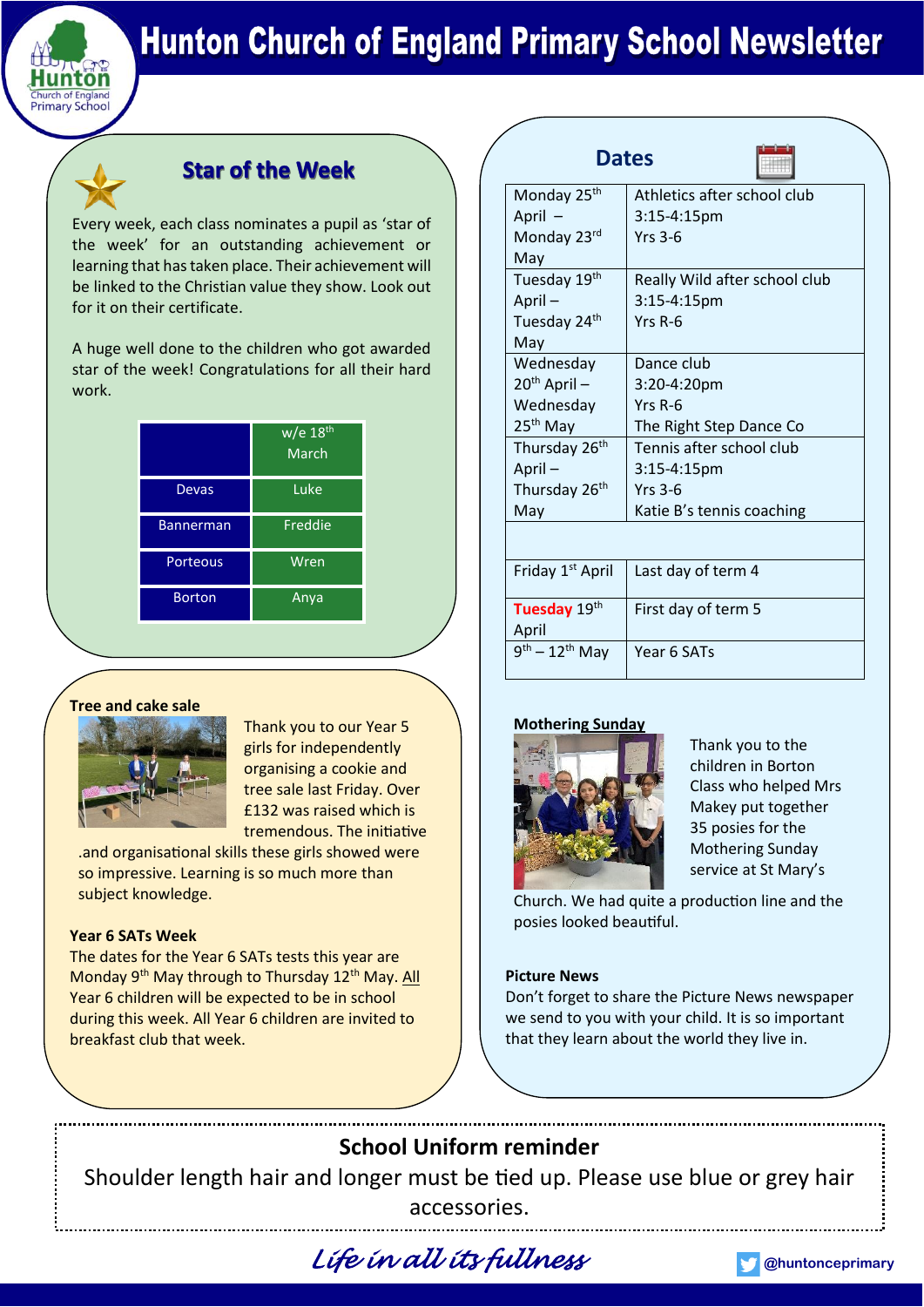

# **Hunton Church of England Primary School Newsletter**

## **Attendance**

Together with yourselves we are sure that you recognise that good attendance enables good learning and progress. It is important that your child is at school on time, ready for learning. Learning does start straight away and being late in class can mean that your child misses the essential start of a lesson and then finds it hard to engage.

In order to ensure that the children have a settled start to the day, we would ask all parents to make sure that their children arrive before their start times. Borton and Porteous – 8:40am Devas and Bannerman – 8:45am

#### **Good attendance means...**

Being in school at least 95% of the time (180-190 days a year)

There are 365 days in a year and 190 days in a school year.

This leaves 175 days for holidays, shopping, birthday treats and nonurgent medical appointments.



Best Chance of Success Serious Impact on Education

*For the past 2 weeks these were the class attendance totals:*

*Porteous 89% Borton 96%*

*Devas 97% Bannerman 90%*

*Well done to Devas who achieved the highest attendance for 21st March – 1 st April 2022.*

## **Twitter**

## [@huntonceprimary](https://twitter.com/HuntonCEPrimary)

Remember to check out our Twitter page which is updated on a daily basis with information and photos about what the children have been up to.

## **Thank you**

Our appreciation goes to our PTA for the Mother's day 'Pop-up Shop'. Seeing the children carefully choosing their gift from an array of beautiful items was wonderful to see. The organising from the PTA meant that every child could choose and no two presents for one parent were the same. Thank you- it is these events which bring our community together and provide opportunities which we teachers would not have the time to organise.

### **Inclusion**

Some time ago I shared information about the 'Therapies Pod' which is a platform for information about Children's Therapies in our district (usually Speech and Language therapy, Occupational therapy and Physiotherapy). The service continues to provide new content. Understanding your Child's Sensory Processing

[https://www.kentcht.nhs.uk/childrens-therapies](https://www.kentcht.nhs.uk/childrens-therapies-the-pod/occupational-therapy/sensory-processing/)[the-pod/occupational-therapy/sensory](https://www.kentcht.nhs.uk/childrens-therapies-the-pod/occupational-therapy/sensory-processing/)[processing/](https://www.kentcht.nhs.uk/childrens-therapies-the-pod/occupational-therapy/sensory-processing/)

This is a (free) online 3 session workshop which aims to provide parents with information about sensory processing differences and strategies to help children participate in everyday routines they find difficult. School aged language

[https://www.kentcht.nhs.uk/childrens-therapies](https://www.kentcht.nhs.uk/childrens-therapies-the-pod/speech-and-language-therapy/school%5b1%5daged-language/)[the-pod/speech-and-language-](https://www.kentcht.nhs.uk/childrens-therapies-the-pod/speech-and-language-therapy/school%5b1%5daged-language/)

[therapy/school\[1\]aged-language/](https://www.kentcht.nhs.uk/childrens-therapies-the-pod/speech-and-language-therapy/school%5b1%5daged-language/) For parent and carer workshops that provide overviews on difficulties and support for primage aged children with speech, language and communication needs. Please do continue to discuss any concerns you have about your child with their class teacher or a member of the SEN team. Enjoy these first days of Spring!

## **Uniform**

Please can we remind you that we only allow small, school coloured bows as hair accessories and only stud earrings and watches for jewellery. Your child should be able to remove their own earrings for PE sessions. Please see here for our uniform expectations as a reminder <https://www.hunton.kent.sch.uk/parents/uniform>

*Life in all its fullness* **[@huntonceprimary](https://twitter.com/HuntonCEPrimary)**